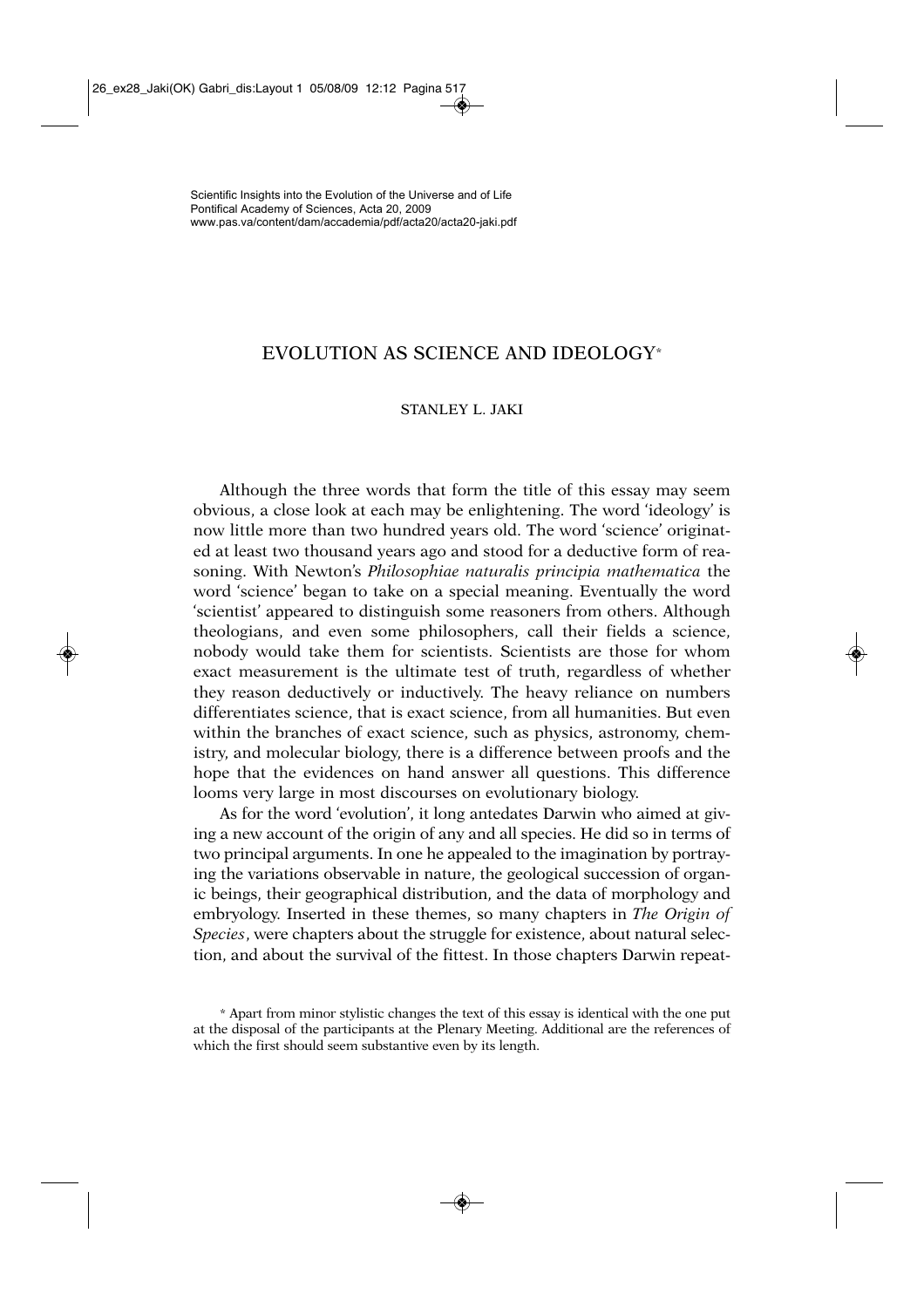edly referred to the mechanism of evolution (his second principal argument), as the impact of the physical environment on the difference between parent and offspring.

This mechanism could in principle turn speculations about the vast variety of species in space and in time into a scientific subject because that impact could be evaluated quantitatively. Such evaluations were not attempted by Darwin, nor by most Darwinists. They readily overlook the fact that 'could be' is not equivalent to 'is' or 'having been done'. Overwhelmed as they were and still are by Darwin's appeal to imagination his admirers think that this difference between 'could be' and 'having been done' can be taken lightly. In addition they are motivated by ideological considerations that vary from crude materialism to misguided theism. The result is a huge imbalance between what is proved and what is assumed to have been proved. Therefore a close look at the third word 'ideology' in the title of this paper should seem useful.

The complexities implied in the word 'ideology' can be seen by a quick look at the article 'ideology' in *Wikipedia*. Just as complicated is a shorter article in the *Encyclopedia of Philosophy*. In neither is it noted that the world 'ideology', which first appeared during the early years of the French Revolution, reflected the hope that a heavenly city could be implemented on earth. Hope, which is a major factor in human life, is a distinct note in *The Origin of Species*, in spite of the fact that it is heavily built on a ruthless struggle among the various species. In promoting a ruthless class struggle Karl Marx found a confirmation for it in *The Origin.* As for democracy, it is propelled by the hope that one can implement a social system in which all have not only equal rights but also equal opportunities. Capitalism, at least in its moderate form, is the hope that all can be shareholders and hold safely unto their shares, a hope rudely shattered in our very days. Hope has been the defining feature of Christian faith, which, alone of all hopes, contains warnings about Utopias, possibly the most hollow of all dreams.

So much in a way of a broader background to this paper's principal aim which is to remind one of the enormous and enduring difference between what Darwinism as a science has so far demonstrated and what it promises as an ideology. I hope that a reminder of that difference will not result in my being taken for a minimizer of the scientific merit of Darwinism. I hold its mechanism to be the only, I repeat, the only prospect that any reasoned discourse about the vast variety of species can be turned into science. I have been a resolute opponent of creationists, of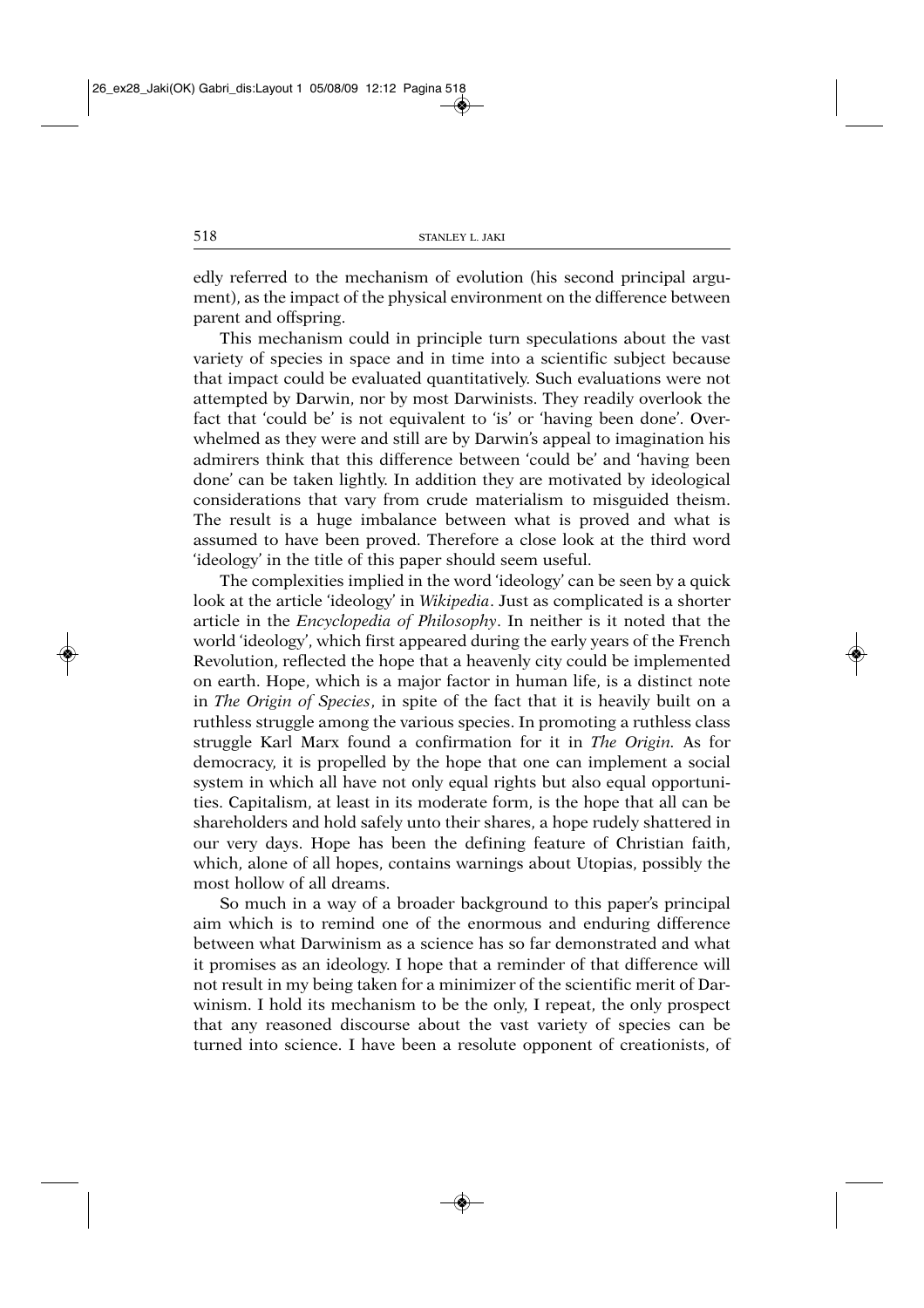champions of Intelligent Design, but also of Darwinian ideologues. One of these was Darwin himself as he tried to minimize the enormous shortcomings of his mechanism of evolution. Particularly telling were his efforts to talk around the absence of transitional forms. He also admitted that he found no observational evidence for the transformation of a single species into another.<sup>1</sup>

The imbalance between proofs and hope was very obvious already in Darwin's *Early Notebooks* which he filled between 1836 and 1844, following his four-year-long voyage aboard the *Beagle*. During that trip he lectured, with Bible in hand, Captain FitzRoy on the evil of cursing. But

<sup>1</sup> Darwin made that admission in his letter, of March 8, 1861, to Alexander Goodman More who had earlier supplied him with various kinds of orchids. A part of Darwin's letter first was found by Maurice Vernet in the British Museum, who published its photograph as frontispiece to his *Evolution du monde vivant* (Paris: Plon, 1950), with a French translation. E. Gilson quoted it in his *D'Aristôte à Darwin et retour. Essai sur quelques constantes de biophilosophie* (Paris: J. Vrin, 1971), p. 160. The full text first appeared in volume 9 of *The Correspondence of Charles Darwin* (Cambridge; New York: Cambridge University Press, 1994), pp. 49-50. The part of Darwin's letter not relating to orchids runs as follows with the part given by Vernet being put in brackets. The full text shows Darwin's often faulty reasoning which included seizing eagerly on analogies from other branches of science, in this case, physics and the treatment there of the status of the ether. In view of Darwin's heavy reliance on Blyth's articles that appeared between 1835 and 1837, one can also doubt the sincerity of Darwin's statement that it was after many years of thinking that he attributed the role he did to natural selection: 'I am not in the least surprised at your demurring to accept my notions of species. It took me long years before I converted myself; th[r]ough daily thinking and observing on the subject. You ask why I should not draw a line and allow natural selection to do a little work and no more. I can give no direct answer to this. But I think you do not fully see how, as it seems to me, the subject may be directly approached. Take the case of Light, – existence of Ether, and the existence of its undulations are both absolutely hypothetical or conjectural; [but because this hypothesis explains and groups together a multitude of phenomena, it is now universally admitted as a true theory. So, as it seems to me, the descent of species with their modifications through natural selection groups together and fairly well explains many phenomena (as classification, morphology, rudimentary organs, embryology, partially Geogr. Distrib. and partially Geolog. succession), and *therefore* I believe in its truth]. These phenomena are otherwise inexplicable, and my many hostile Reviewers have hardly attempted to improve my explanations, therefore I believe Natural Selection will after many years prevail'. It surely prevailed but not on account of measurements and calculations. Darwin proved himself a poor reasoner in defending the role of natural selection. It did not gain in convincing ness because its critics could not provide something better. Tellingly, within forty years the ether began to be discarded by physicists, because experiments aimed at detecting it proved to be futile.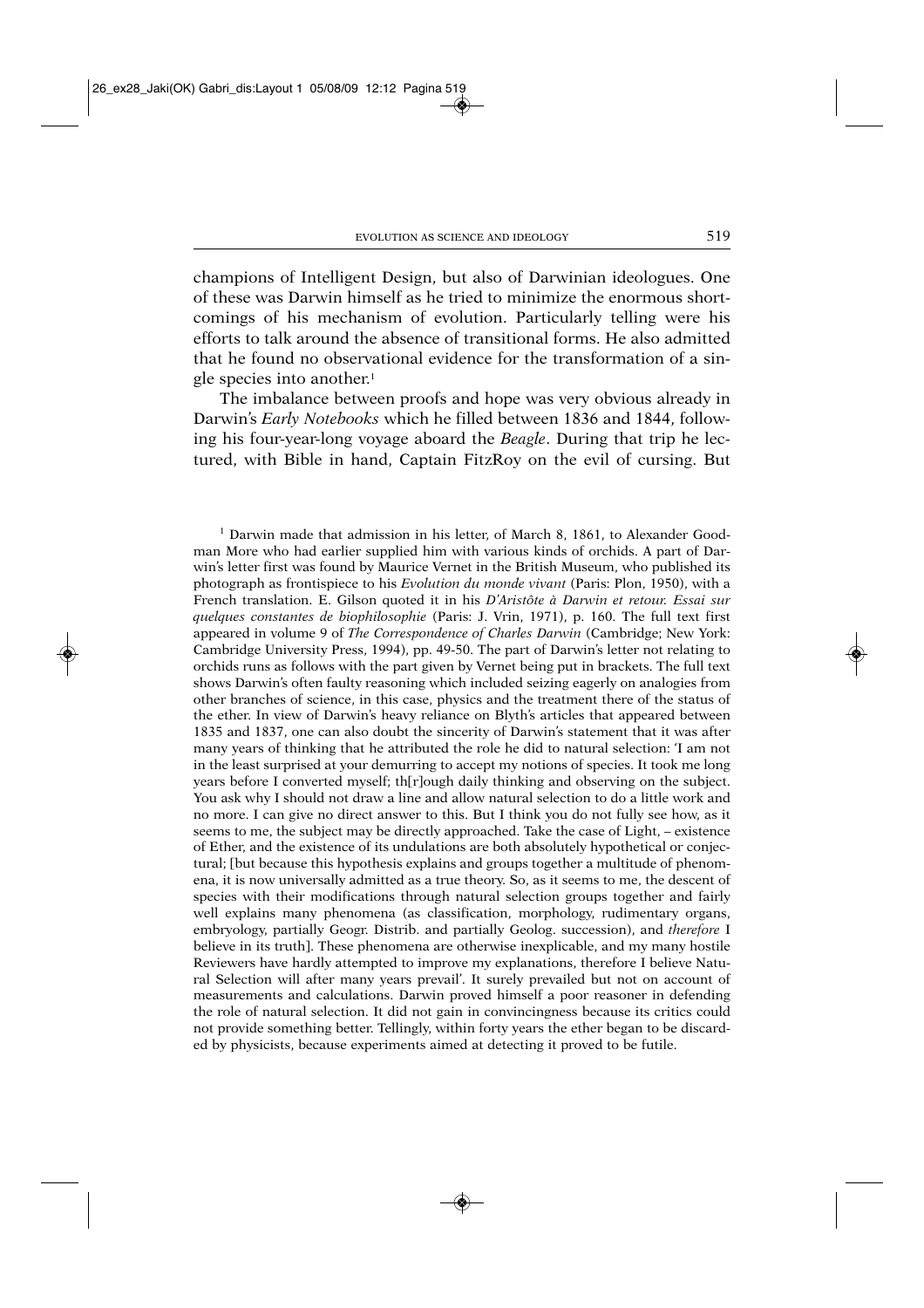already Darwin's *Early Note books* show him a rude derider of metaphysics as well as of the Bible.<sup>2</sup> He seemed to have thought that if the Bible was not trustworthy on one point, it had to be unreliable on all other points. The point was that the Bible allegedly taught the fixity of species as a revealed truth. Later Darwin said nothing less than that all his aim was to discredit the Bible on that particular point.

He certainly succeeded in that latter respect for which theologians and exegetes should forever be grateful to him. Unfortunately, he could not find a single theological writer to explain two points to him: One was that biblical revelation was not given to teach man about how the heavens go, or how anything goes under heaven, but how to go to heaven. The other was that if any statement of the Bible about the physical world was taken for a revealed truth, then consistency demanded that all such statements of the Bible be taken in the same sense.

The pitfalls of this opened widely already in chapter 1 of the Book of Genesis, in which the Hebrew word *min* (kind or species) occurs ten times. But long before that word gave headaches to the Bible's readers, they had more than enough problems there, among them the coming of daylight before the sun. As I set forth in my *Genesis 1 through the Ages,* no other chapter of the entire Bible has been so badly misinterpreted. It is a dismal story, the story of concordism. Written possibly by Nehemiah at least eight hundred years after Moses, the chapter is primarily about the importance of the sabbath rest insofar as God Almighty is set up there as a role model for observing it, after six days' work.

Even today Darwin would not learn this from exegetes who, in order to get around the physical world, present that chapter as a myth without explaining what the word 'myth' means. As for the effort to present biblical revelation in terms of evolution, I would merely recall that Newman avoided the word 'evolution' and used the word 'development'. He saw

<sup>2</sup> The text of the *Notebooks* covering the years 1837-1839 first saw print in 1974 as part of H. Gruber's *Darwin on Man: A Psychological Study of Scientific Creativity*, with P.H. Barrett as the transcriber and editor of the *Notebooks* (New York: E.P. Dutton). Barrett was the chief editor of all the *Notebooks* covering the years 1836-1844 (British Museum and Cornell University Press, 1987), a massive volume in large quarto of almost seven hundred pages. A sampling of Darwin's statements deplored in this essay was given in chapter 2 'The Glorified Ape' of my *Angels, Apes, and Men* (1983; entirely reset edition, Real View Books, 2006), to be soon published in French as *Anges déchus \* Singes glorifiés \* Hommes créatifs*, tr. J. Vauthier (Paris: de Guibert).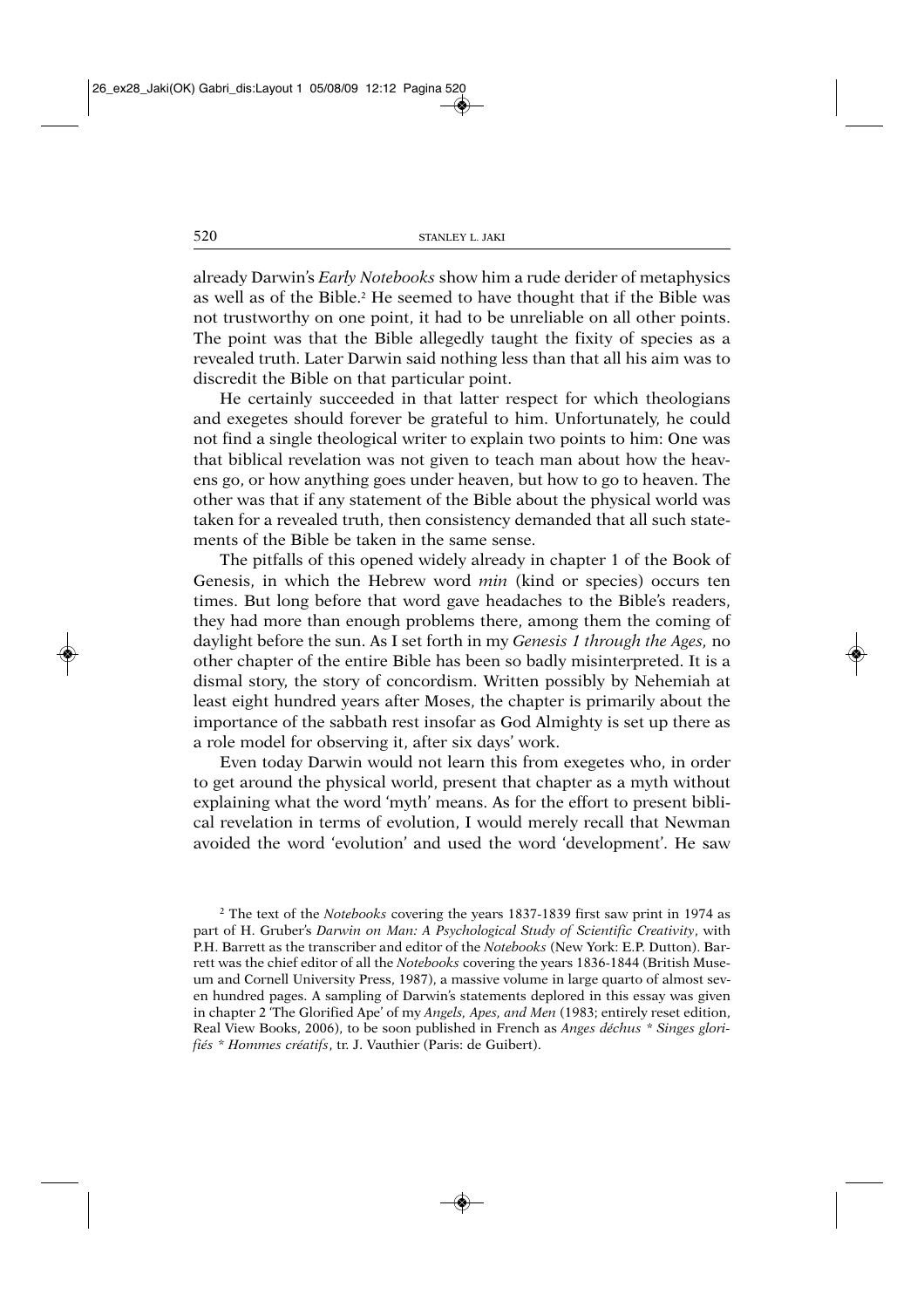that already in his day the word 'evolution' stood for a process in which the relation of cause and effect was not taken seriously.

Writing about the development of Christian doctrine or dogma, Newman, so keen on the dictates of logic, might say today that only the idea of a supergiant mutation could give an evolutionary slant to the relation of the Incarnation to the Old Testament. In the latter the attributing of a visible form to God, the invisible, was a grave crime. In the New the gist of salvation is that God became flesh and dwelt among men. Let it also be recalled that in biology the idea of giant mutation did not earn credit to its erstwhile proponent, the Marburg paleontologist O. Schinde wolf, who, unlike most of his colleagues, took very seriously the enormous jumps between many species. Unfortunately, Schindewolf was active before the testimony of the Burgess Shale, originally spotted in the Canadian Rockies in 1909, was 'rediscovered' in 1962. In that Shale thousands of crustacean species appear suddenly, in defiance of the Darwinian mechanism of evolution, a very slowly working mechanism.

But back to Darwin who, seized as he was with the non-fixity of species, forged ahead with little concern about difficulties in his way. He was so much motivated by his ideology as to plagiarize three articles by a certain Edward Blyth, which appeared in *The Magazine of Natural History* in 1835, 1836, and 1837. In those articles Darwin spotted what in *The Origin* he later presented as the Darwinian mechanism of evolution. Tellingly, in the *Early Notebooks* Darwin said that the credit for a discovery should go not to the one who first proposed it but to the one who set it forth in great detail. Darwin tried to cover up his trail when in *The Origin* he made to Blyth five references, none of which related to the mechanism of evolution. Darwinians showed no outrage when Loren Eiseley, himself a Darwinian, exposed the whole story, first in a long article in 1959, and then in a book, posthumously published in 1979, which contains the full text of Blyth's three articles.3

The imbalance between proofs and hopeful vistas in *The Origin* are set forth in various books, one of them Gertrude Himmelfarb's *Darwin and the Darwinian Revolution* (1959).4 I mention this because around 1980 I suggested to a perplexed student in Princeton to read that book. Her answer

<sup>3</sup> *Darwin and the Mysterious Mr X. New Light on the Evolutionists* (New York: Harcourt Brace Jovanovich Publishers, 1979).

<sup>4</sup> New York: W.W. Norton, 1959.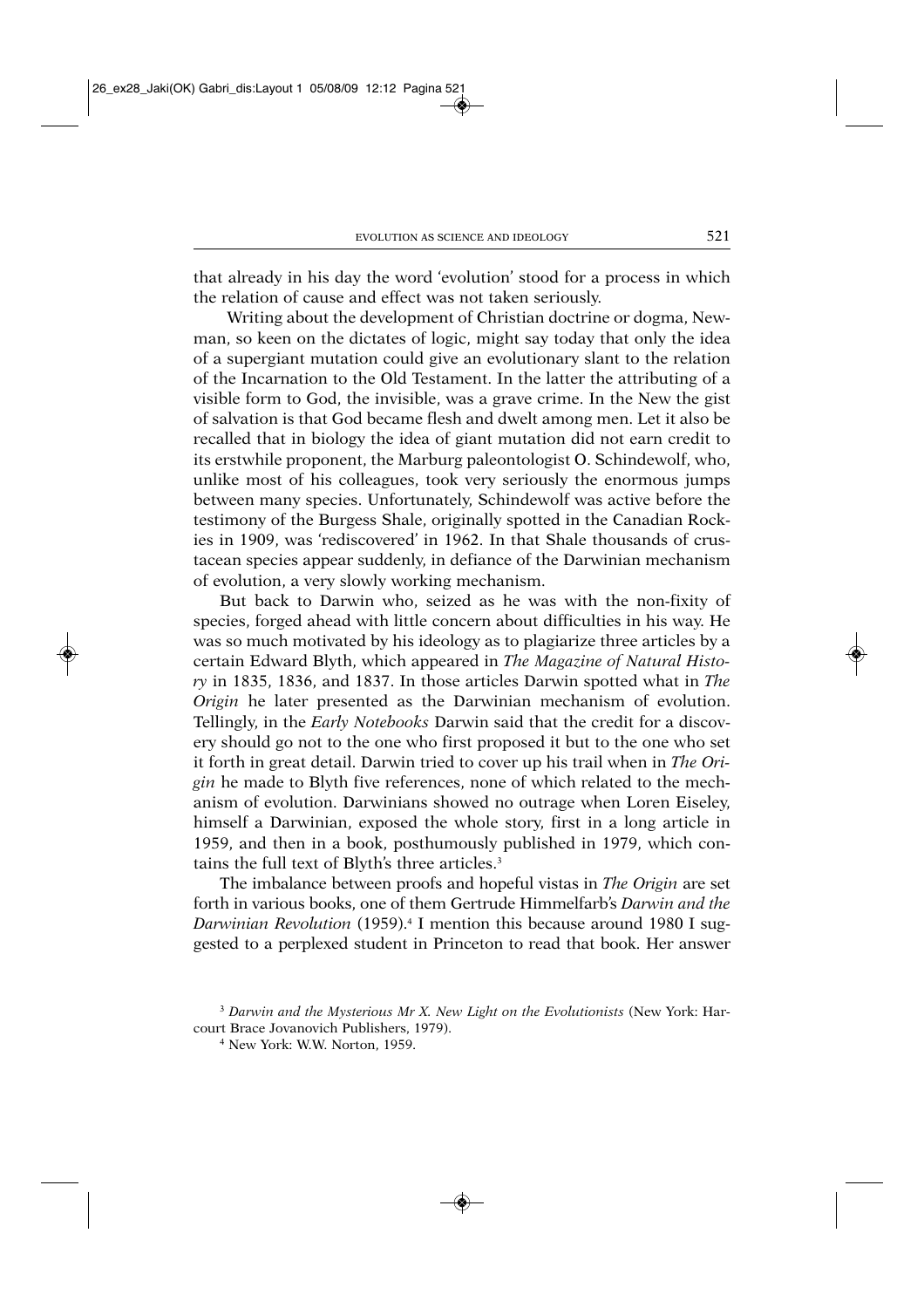was that her professor of biology warned the class against reading it. One can easily imagine what Himmelfarb would have said if being told that since then the biology department in Princeton renamed itself Department of Evolution ary Biology. There apparently nothing is supposed to be known about the enormous difficulties of the Darwinian mechanism of evolution, or of the nature of the ideology which gives undue credit to it.

A principal of those difficulties was glaringly on hand as soon as that mechanism was subjected to probability calculus. The one who did this in 1867 was F. Jenkin, a Scottish engineer.5 Darwin was shattered, but undaunted. Again, Darwin jotted the word *NO!* with an exclamation mark on the margin of his copy of a paper by Wallace who could not see how the large human brain could evolve among simians who had no need for such a brain. In order to prop up his mechanism Darwin was willing, in *The Descent of Man*, to adopt Lamarckism. Still the vast picture Darwin provided in *The Origin* overwhelmingly suggested and still does that all living forms had to be closely interconnected. The first edition of two thousand copies was sold out in three short hours and five other editions followed. Why? – one may ask. The motivations were scientific and ideological.

The principal scientific motivation was the urge to see scientifically verifiable interconnection among all parts, large and small, living and non-living, of nature. This motivation is also profoundly theological for anyone who takes seriously the Creator's rationality. The principal ideological motivation came from the fact that by the 1860s naturalism was the prevailing religion of the educated circles in the British Isles, while society at large wanted to retain some vague traces of the supernatural. This is why Darwin inserted in *The Origin*, from its second edition on, a reference to the Creator, for which he later felt ashamed.<sup>6</sup> But what he should have really regretted was that he forgot a precept he gave himself as he read Chambers' *Vestiges of the Natural History of Creation* sometime in the 1840s. The precept was that he should never use the words 'higher' and 'lower'.7 He rightly guessed that if evolution was to be a science, it

<sup>5</sup> For details, see my *The Relevance of Physics* (Chicago: University of Chicago Press, 1966), pp. 307-08.<br><sup>6</sup> See his letter of March 29, 1863, to J.D. Hooker, in F. Darwin, *The Life and Letters* 

*of Charles Darwin* (London: John Murray, 1887), vol. 2, p. 234.

<sup>7</sup> See *More Letters of Charles Darwin*, ed. F. Darwin and A.C. Seward (New York: D. Appleton, 1903), vol. 1, p. 114.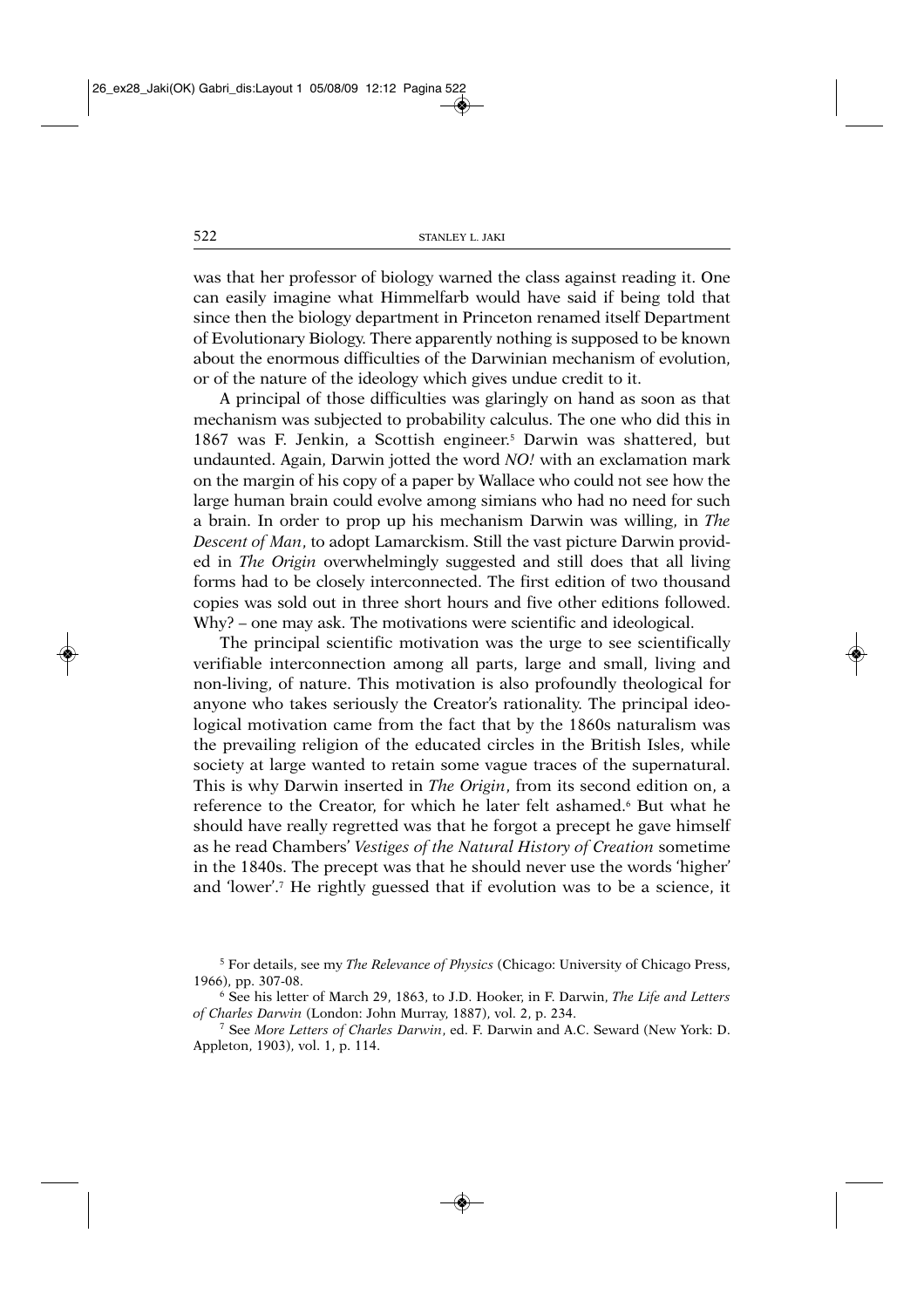should not contain valuational considerations. As far as science goes, a dinosaur is not lower than a dog, nor is an ape higher than a mouse.

By the time Darwin died, Darwinian evolution was dying in spite of the rediscovery of Mendel's work on peas. A very informative presentation of this is the monograph, *The Eclipse of Darwinism* (1983), which covers the last decades of the nineteenth and the first decades of the twentieth century.8 A major trouble with this book is that its author seems to take that the revival of the Darwinian theory in full swing by the centenary celebration of the publication of *The Origin* went on without a notable dissent concerning the explanatory power of the Darwinian mechanism as if it had been fully vindicated by Julian Huxley's synthetic theory of evolution.

In fact some leading biologists voiced a sharp dissent. Ernest Chain, who won the Nobel Prize for his work on penicillin, had in mind also that theory, when he wrote: 'Evolution by chance is a [mere] hypothesis based on no evidence and [is] irreconcilable with facts'. He added: 'Evolution ary theories are a gross oversimplification of an immensely complex and intricate mass of facts, and it amazes me that they are swallowed so uncritically and readily and for such a long time by so many scientists without a murmur of protest'.<sup>9</sup>

Slightly less devastating are the words of James Grey, professor of zoology at Cambridge: 'No amount of argument, or clever epigram, can disguise the inherent improbability of orthodox [evolutionary] theory; but most biologists feel it is better to think in terms of improbable events than not to think at all'.10 Professor Grey was right in pointing out that whatever the defects of the Darwinian mechanism of evolution, it remains the only mechanism with a genuine scientific promise. The promise is that the mechanism can be measured, expressed in numbers with which a true scientific theory should end. Vitalism has repeatedly failed because the so-called vital force could not be measured. Lamarckism failed because it contradicts measure ments. No one can measure the drive toward the noosphere and the Omega point as championed by Teilhard de Chardin. He surely increased the already enormous imbalance between what is proven and what some hope to prove.

<sup>8</sup> Baltimore: The Johns Hopkins University Press, 1983.

<sup>9</sup> Chain did so in his address, *Responsibility and the Scientist in Modern Western Society* (London: Council of Christians and Jews, 1970). p. 14.

<sup>10</sup> *Nature* 173 (1954), p. 227.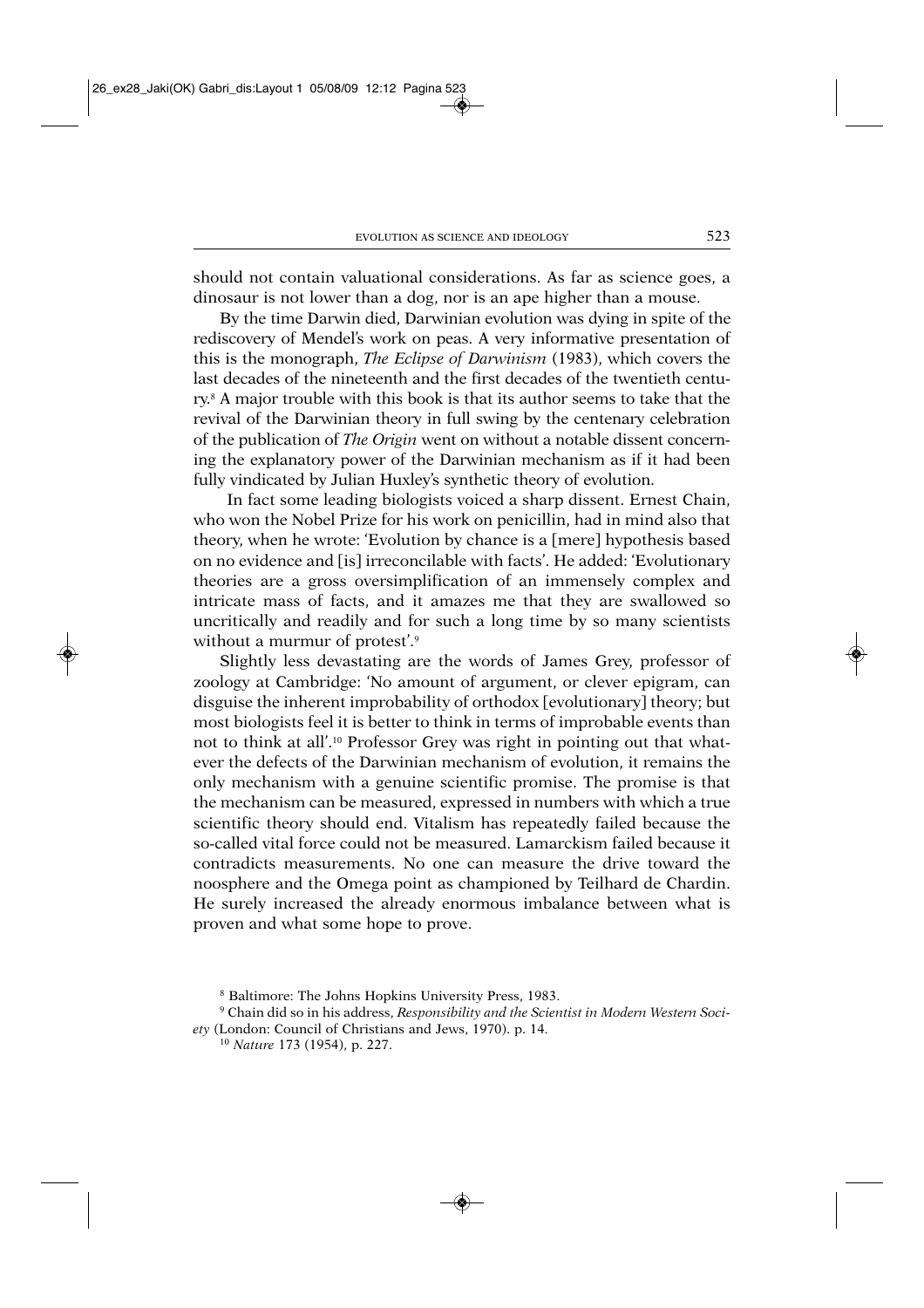'Numbers decide', so stated Max Planck as he accepted, in 1920, the Nobel Prize for his discovery of the quantum of energy in which he first did not believe for ideological reasons. Einstein said that if his theory of general relativity was proven wrong by measurements on a single point, the whole theory should be discarded.<sup>11</sup> Niels Bohr did not see that he destroyed his ideology of complementarity and correspondence when toward the end of his life he remarked: 'There is no quantum world. There is only an abstract quantum physical description'.12

It took half a century after Jenkin before statistical theory was used on behalf of the claim that favorable mutations may prevail on unfavorable ones. I mean the publication in 1930 of *The Genetical Theory of Natural Selection*, by R.A. Fisher, for which he was knighted.13 This circumstance merely increased the imbalance between what is proved and what is hoped to be proved. In that book it is not shown that the mechanism worked in a single case. Moreover, the mathematics in that work is not predictive, except in the vague sense that changes would come, which anthropomorphically one would then label as favorable. But again caution is needed about the use of the word 'favorable'. It may be burdened with the same illogicality which has been shown to vitiate the phrase, 'survival of the fittest'. (The fittest survive and those who survive are the fittest). The idea of progress suffers of a similar circularity.

Difficulties of the Darwinian mechanism of evolution do not disappear by the claim that Darwinism rose from the level of hypothesis to the level of theory to neither of which does the literature give a definite meaning. Nor do genetics and chromosomal mapping remove those difficulties. That human chromosomes differ but slightly from those of higher apes only increases the problem of why humans, and they alone, think, speak, and have science as well, all supergigantic differences in respect to apes. I am rather wary to emphasize this but only a month ago I participated in an international conference on what makes man a human being. There one academic from London spoke of the spirituality of apes. Against such thinking there is no arguing. One can only fall

<sup>&</sup>lt;sup>11</sup> In a conversation he held, during the winter of 1952-53, with Manfred Clynes. See M. Michelmore, *Einstein. Profile of the Man* (New York: Dodd, 1962), p. 7.

<sup>12</sup> *Niels Bohr. A Centenary Volume*, ed. A.P. French and P.J. Kennedy (Cambridge, MA: Harvard University Press), p. 305.

<sup>13</sup> A second revised edition appeared in 1958 (New York: Dover).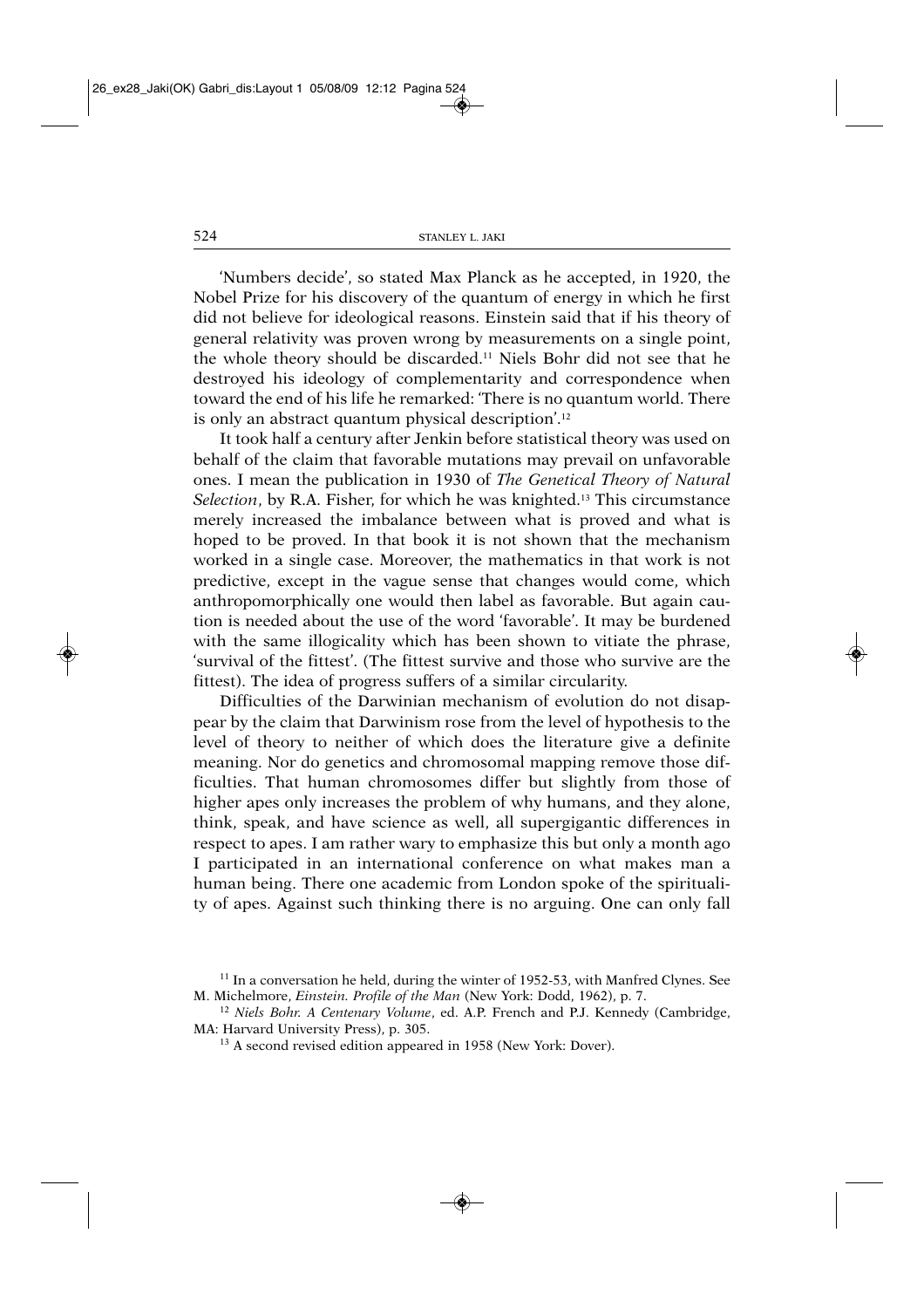back on Saint Augustine's favorite phrase: 'Greatly love the intellect'. The lopsided imbalance between Darwinian proofs and Darwinian hopes calls for the exercise of that love.

Almost two thousand years ago Galen warned the atomists that if consistent they would destroy the mind. Darwin failed to see this when in the *Early Notebooks* he singled out the human mind as the citadel which his theory should conquer. The mind remains unconquerable because all reasoned attacks on it assume what they try to reduce to mere matter and motion, or nowadays to energy levels registered in the brain. Good theology knew the uniqueness of the mind from the moment when the phrase was jotted in chapter 1 of the Book of Genesis that God made man in his own image. As for the death of a God, who is infinitely more than the God of deists, it is still to be demonstrated by some rabid Darwinists, or by some cosmologists who boast of their being atheists. At any rate, to claim, as this has become quite fashionable, that where there is water, or was water, or may be water, there was also, or is, or will be, human intelligence or even an intelligence far superior to man's, is a wild dream but not science, although Darwin would not be sure. He liberally mixed careful observation of facts with loose reasoning. He did not see the difference between deduction and induction. His idol in philosophy was Herbert Spencer, surely a confused reasoner if ever there was one. But Spencer was a great stylist, and all too often this is what counts. This was also the case with Fr. Teilhard who heavily relied on the rhetoric of Bergson, who tried to do the opposite, namely, to discredit Darwinism.

Finally there is, toward the end of *The Origin,* Darwin's marveling at the immense number of forms produced by evolution. He should have pointed out that all those forms were transient and most of them left no trace whatsoever. The theory states nothing about the erstwhile form of those trillions or perhaps quadrillions of forms of which only a relatively few proved to be somewhat stable. Of course, Darwin lived almost a hundred years before the era of fundamental particles of which it was aptly noted that none of them was fundamental or really permanent. The latest chapters in elementary particle theory show a trend toward particle evolution whose starting point nowadays is a complex mixture of abstract dimensions. The question then arises how from abstract forms there could arise concrete forms, let alone trillions of such forms, including all their ephemeral, transitional kind. A similar question was raised about absolute rando mness insofar as it is a contradiction in terms. Even more existential is the question about purpose which has no place in Darwin